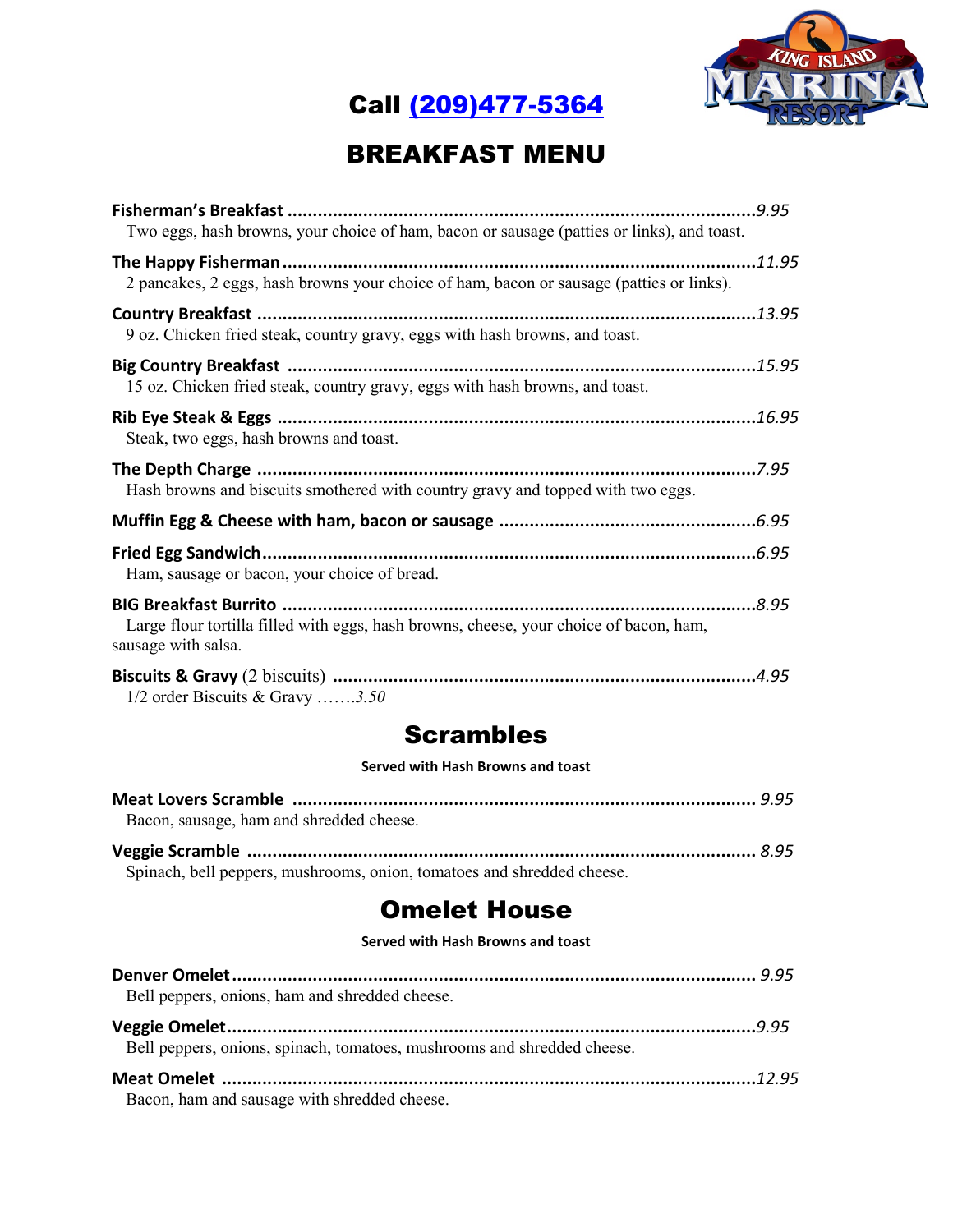### Pancakes & French Toast

**Add fruit for 1.50**

#### On the Side

| <b>Egg</b>         | 1.25 | Toast                          | <b>2.00</b> |
|--------------------|------|--------------------------------|-------------|
| Bacon (4)          | 4.50 | <b>Sausage</b> (patty or link) | 4.50        |
| Ham                | 4.50 | Hamburger patty                | 4.50        |
| <b>Hash Browns</b> | 3.00 | Gravy                          | 2.00        |
| <b>Cold Cereal</b> | 2.95 | Avocado                        | 1.25        |
| <b>Oatmeal</b>     | 3.50 | <b>Fruit</b>                   | 3.00        |
|                    |      |                                |             |

### Kids Breakfast Menu

| One egg served with 2 pieces of bacon or sausage, hash browns and toast 6.95 |  |
|------------------------------------------------------------------------------|--|
|                                                                              |  |
|                                                                              |  |
|                                                                              |  |
|                                                                              |  |

### Beverages

| <b>Coffee</b>    | 2.50 | Soda                   | 2.00 |
|------------------|------|------------------------|------|
| <b>Milk</b>      | 2.00 | <b>Hot Tea</b>         | 2.00 |
| Orange juice     | 2.50 | <b>Cranberry juice</b> | 2.50 |
| Apple juice      | 2.50 | <b>Iced Tea</b>        | 2.00 |
| Grapefruit juice | 2.50 | <b>Hot Coco</b>        | 2.00 |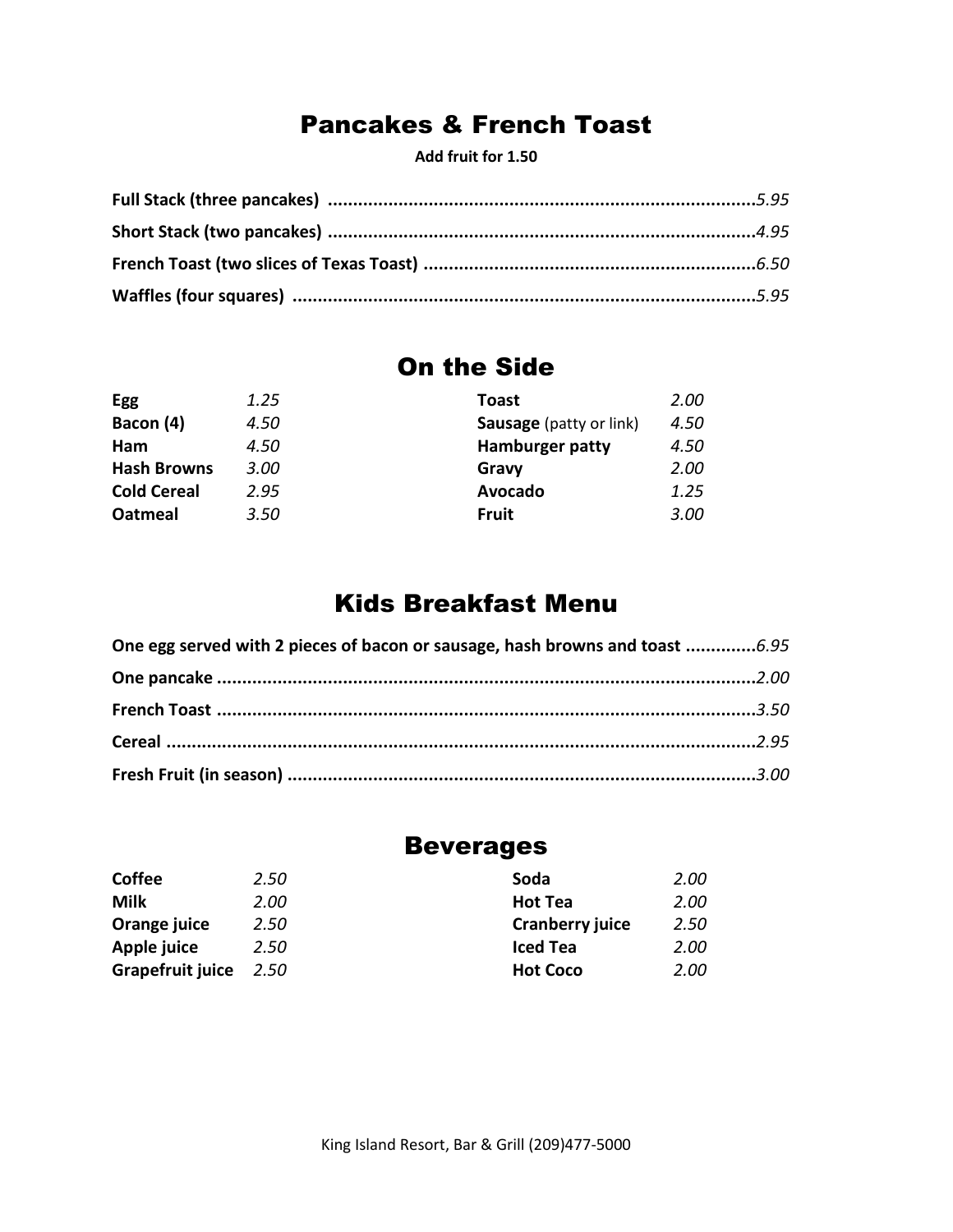## Breakfast Spirits

(Full bar available)

# Lunch Menu

#### Burgers

| All burgers are 1/3 lb. Angus beef patties served with choice of Fries, Coleslaw or Fruit.<br>Burgers include lettuce, tomatoes, onions, mayo and pickles. |        |
|------------------------------------------------------------------------------------------------------------------------------------------------------------|--------|
|                                                                                                                                                            | .9.95  |
| Two slices of bacon and swiss cheese.                                                                                                                      | .12.95 |
| Two slices of bacon, two onion rings, cheese and BBQ sauce.                                                                                                | .13.95 |
| Two 1/3 lb. Angus beef patties, two slices of bacon, two slices of cheese and two onion<br>rings.                                                          | .15.95 |
| Sliced ortega chili pepper and cheese.                                                                                                                     | 12.95  |

\*add Bacon 2.00 , Cheese 1.00 , Avocado 1.25 , Jalapeño's 1.00 , Chili 1.00, Sautéed Mushrooms 1.25

## Sandwiches

| All sandwiches served with choice of Fries, Coleslaw or Fruit                                       |  |
|-----------------------------------------------------------------------------------------------------|--|
|                                                                                                     |  |
| Grilled chicken breast with two slices of bacon, lettuce, tomato, on toasted bread.                 |  |
|                                                                                                     |  |
| Grilled chicken breast with two slices of bacon, cheese, two onion rings and BBQ sauce<br>on a bun. |  |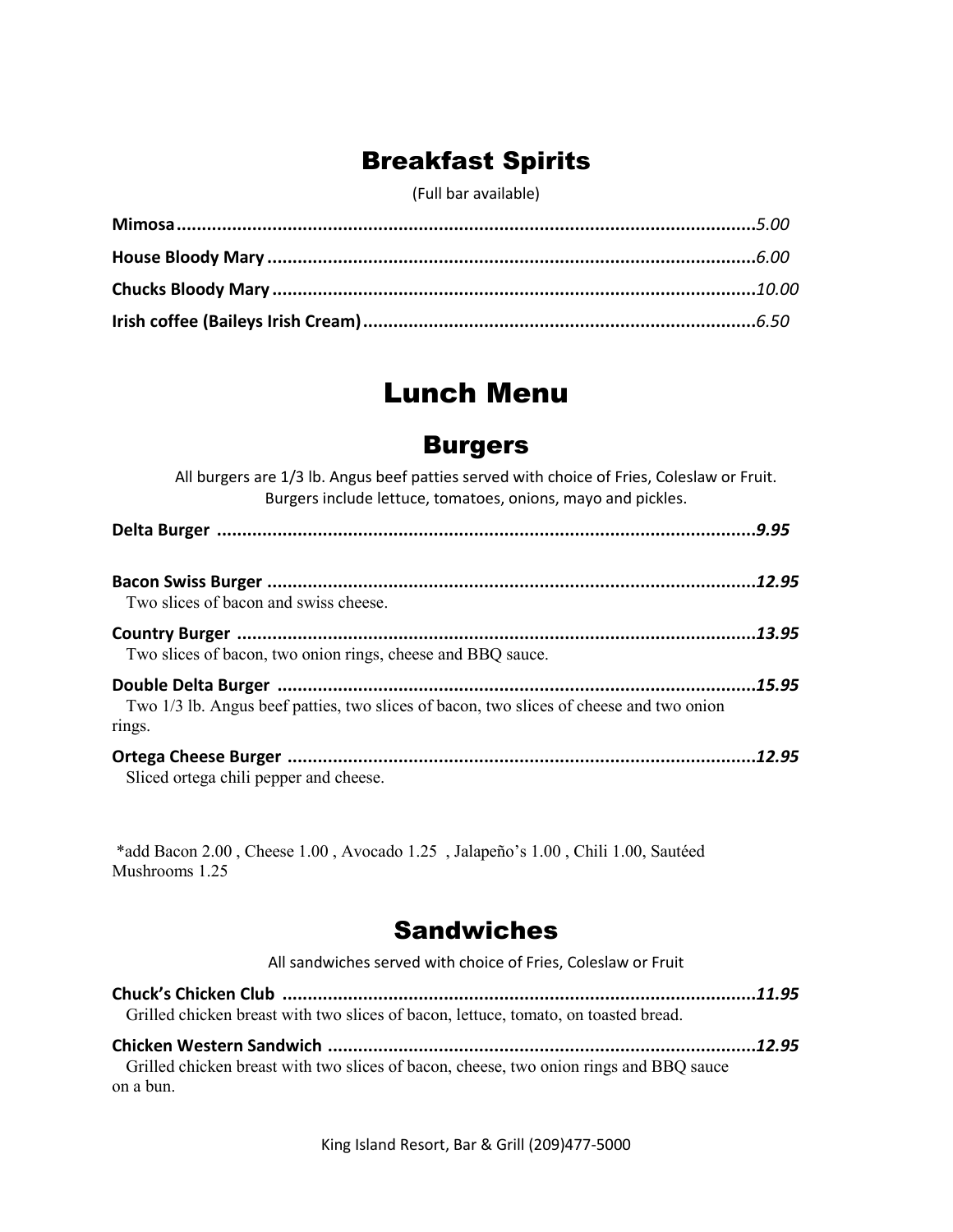| 8oz of certified Angus beef, lettuce, tomato, onion on a french roll.    | .16.95 |
|--------------------------------------------------------------------------|--------|
|                                                                          | .8.95  |
| Lettuce, tomato, cheese and your choice of bread.                        | .6.95  |
| Thinly sliced roast beef served on roll with au jus.                     | 12.95  |
|                                                                          | 12.95  |
| Grilled onions, swiss cheese, on grilled marble rye bread.               |        |
|                                                                          | 10.95  |
| Cod fillet served on bun w/tartar sauce, tomato and lettuce.             |        |
|                                                                          | 8.95.  |
| Tuna salad, grilled onions and swiss cheese on grilled marble rye bread. |        |
| Golden fried cod with coleslaw, tartar sauce and fries.                  | 11.95  |

## Salads

| Add chicken $4.00$                                                                    |  |
|---------------------------------------------------------------------------------------|--|
|                                                                                       |  |
| Chicken, tomatoes, bacon, ham, hardboiled egg, cheddar cheese and choice of dressing. |  |
|                                                                                       |  |
| Chicken, tomatoes, avocado, bacon, hardboiled egg and blue cheese crumbles.           |  |
|                                                                                       |  |
|                                                                                       |  |

## Kids Menu Lunch

## Beverages